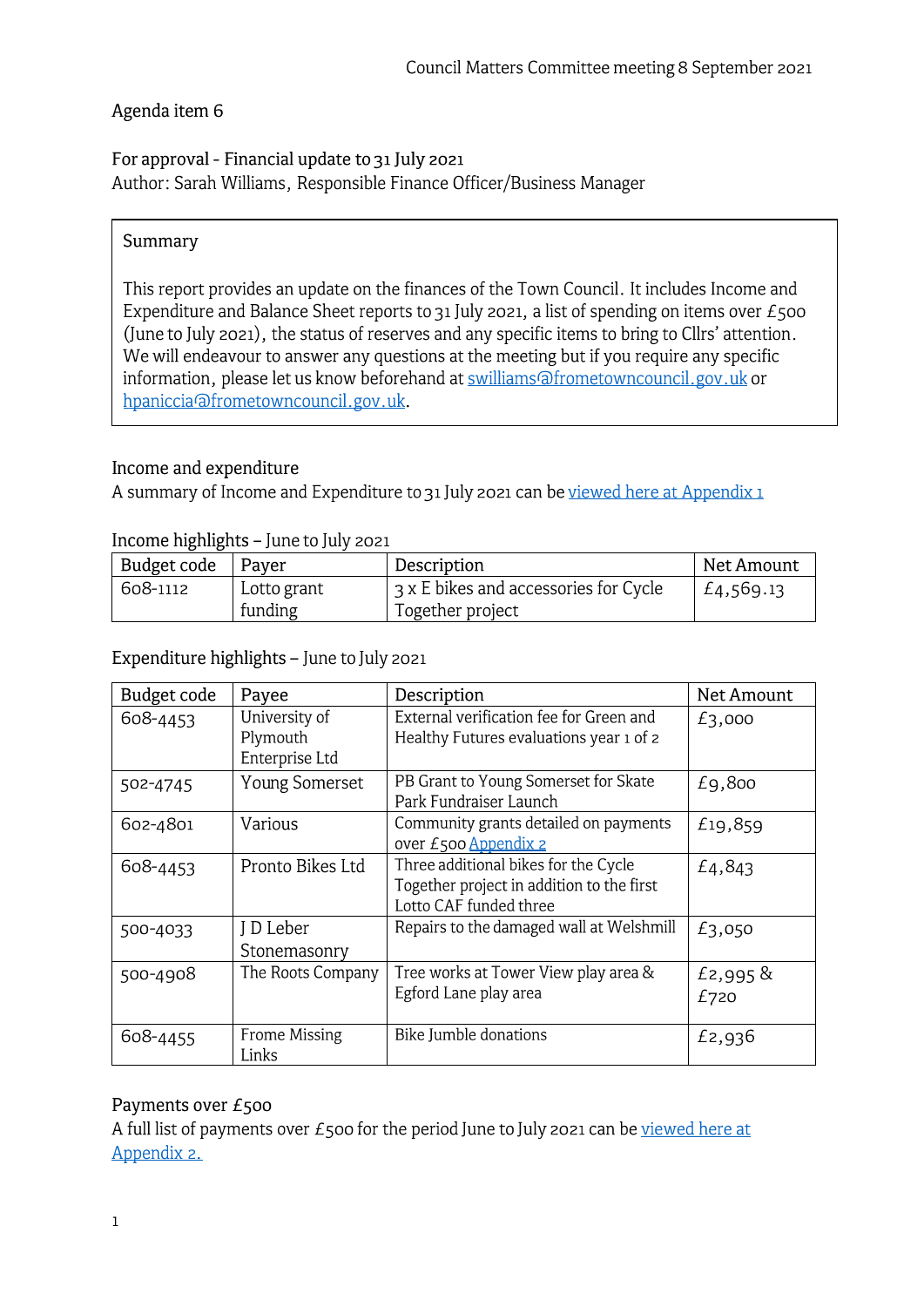# The Balance Sheet

The Balance Sheet can be [viewed here at Appendix 3.](https://www.frometowncouncil.gov.uk/wp-content/uploads/2021/09/Appendix-3-Balance-Sheet-as-at-31_07_2021.pdf) It is a breakdown of assets and liabilities as at 31 July 2021.

# Assets

Our assets are money in our bank accounts, money we have invested, and money owed to us. The first part of the Balance Sheet lists these assets including short term investments of cash on deposit, totalling £1,543,258.

The cash balances at 31 July 2021 are shown on the Balance Sheet:

- £138,790 Barclays Current Account •
- £15,814 Barclays Savings Account •
- £403,082 CCLA Public Sector Deposit Account •
- £57,222 Charity Bank Community Account (Easy access) •
- £108,245 Charity Bank Saver Account (go-day access) •
- £406,913 Triodos •
- £400,599 Unity Trust Bank •
- £1,055 Mendip Credit Union •
- £ 80 Office petty cash •
- £57 Park petty cash •

Other assets at 31 May 2021 were as follows:

- £3,291 Trade debtors •
- £6,371 VAT control •
- £1,349 Debtors C&G Trust loan (amount due to us from the Cheese & Grain) •
- £235 National Express tickets •
- £77 Hidden Gardens Frame Festival •
- £78 iZettle control (card payment processor) •

### Liabilities

Our liabilities are money that we owed at 31 May 2021. We aim to pay invoices within a week where possible and this has not changed during the pandemic.

- $£1,275$  Trade creditors •
- £239 Mayor's Charity •

Total net assets (assets minus liabilities) at 31 July 2021 were £1,541,744

### Reserves

The final part of the Balance Sheet shows our reserves:

- General Reserves are £729,034 •
- Ear Marked Reserves (EMR's) are £812,710 •
- Total reserves £1,541,744 •

### **Conclusion**

FTC remains financially sound with adequate funds and assets.